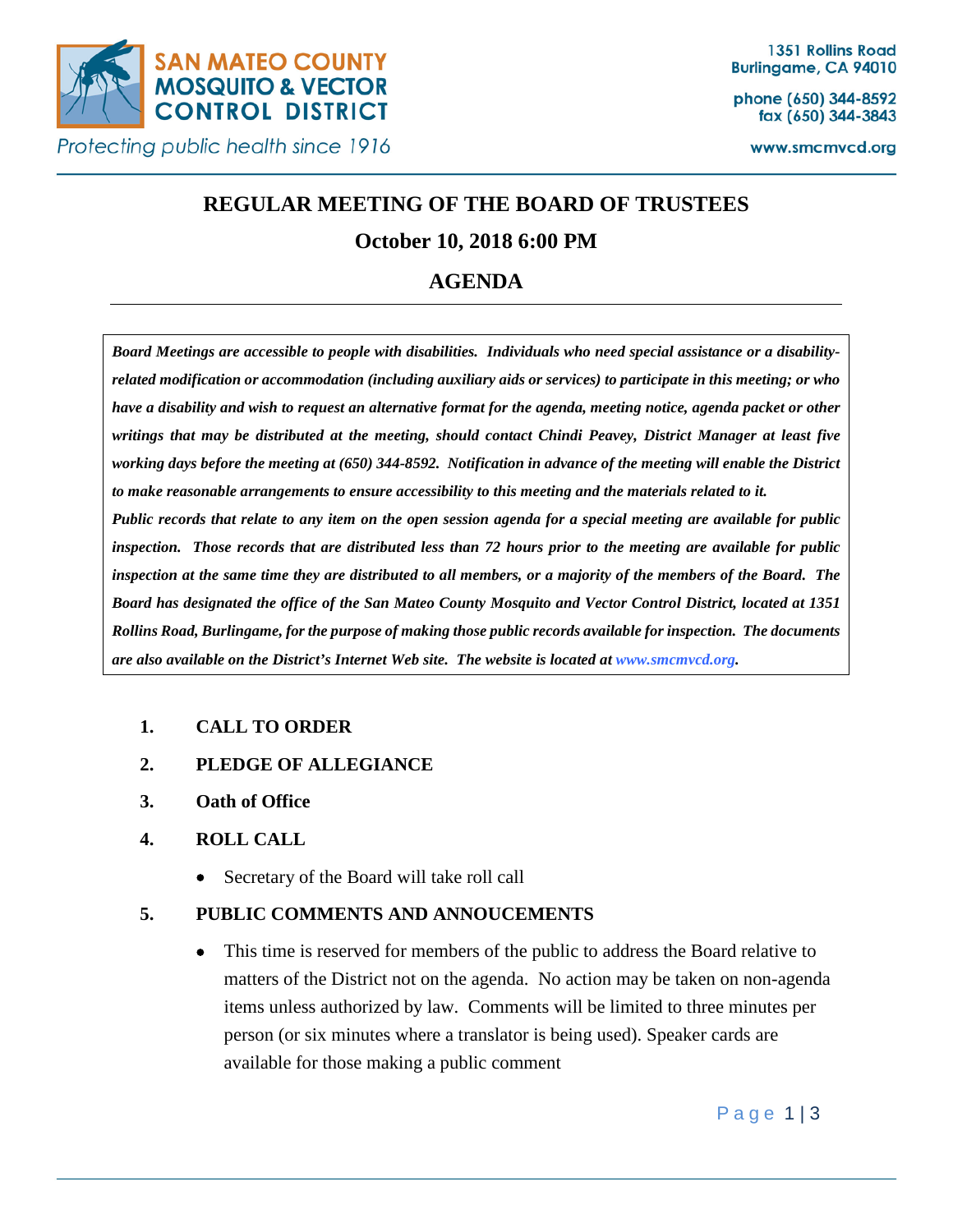### **6. CONSENT CALENDAR**

- All items on the Consent Calendar will be considered by one (or more) action(s) of the Board, unless any Trustee would like to discuss any item listed, in which case, it may be pulled from the Consent Calendar.
- A. Approval of Minutes

Minutes for the Regular Board Meeting, September 12, 2018 will be considered on the November 14 Board Meeting Agenda

- B. Approval of Third Amendment to Agreement for Consultant Services with CARDNO
- C. Authorization to enter into an agreement with Regional Government Services in conjunction with Alameda County Mosquito Abatement District and Contra Costa Mosquito & Vector Control District for completion of a total compensation study not to exceed \$6,700 for the District's share of costs

**ACTION**: Motion to approve Consent Calendar

## **REGULAR AGENDA**

- **7. BOARD COMMITTEE REPORTS.** The Chair of each of the following committees will present a brief report on the committee's actions since the last report and present any recommendations to the Board.
	- A. **Environmental and Public Outreach Committee**
	- B. **Policy Committee**
	- C. **Legislative Committee**
	- D. **Manager Evaluation Committee**
	- E. **Finance Committee**

#### **8. FINANCIAL REPORT**

Review Financial Report for August 2018.

Finance Director, Richard Arrow